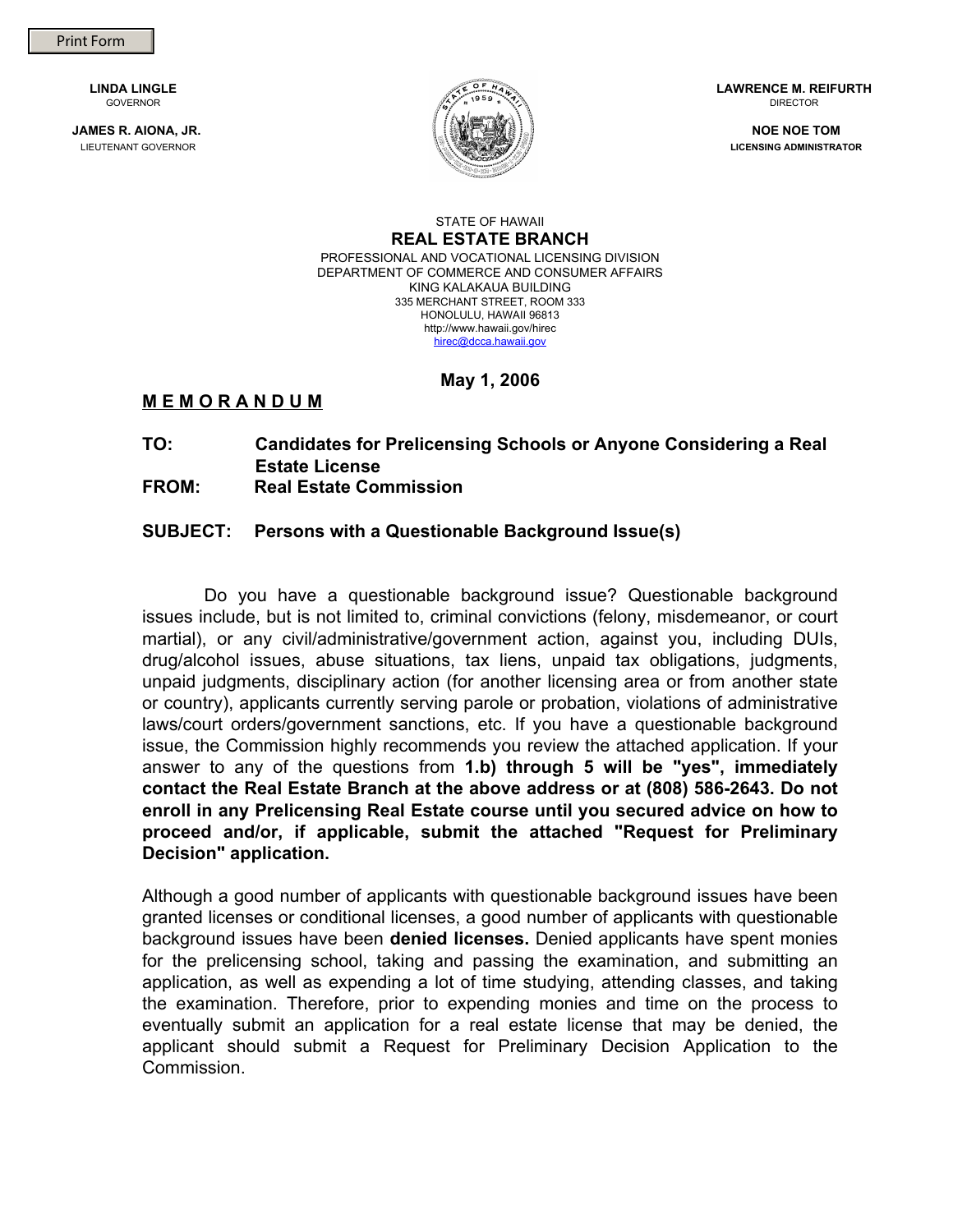Upon receipt of a Request for Preliminary Decision application and prior to inclusion on the Commission's meeting agenda, the Real Estate Branch staff gathers all pertinent documentation from the applicant to support and explain any and all "yes" answer(s). The Commission then reviews each application on a case by case basis at its monthly meeting. The applicant is invited to appear at the Commission's meeting to answer questions the Commissioners may have, and/or to provide oral testimony. The Commission then decides whether they would most likely approve or most likely deny a real estate license application with the affected background issues. Although the Preliminary Decision is a non-binding decision and subject to further review upon receipt of the license application, the decision should provide the candidate with a fair indication as to how the Commission may vote on the actual license application.

Lastly, Hawaii Revised Statutes Section 467-20 states that any false statement provided by the applicant to the Commission is an unlawful act subject to administrative sanctions and constitutes a misdemeanor criminally punishable under the laws of the State of Hawaii. In the electronic age of the internet, open records law by federal, state, and county governments, various private services, and with governmental agencies sharing information, access to background information on individuals and entities are easier to obtain. Therefore, the worst act by an applicant for licensure would be to answer the questions in the application falsely or basically lie.

Please contact the Real Estate Branch at the above address or telephone (808) 586-2643, between 7:45 a.m. to 4:30 p.m. HST, Monday to Friday.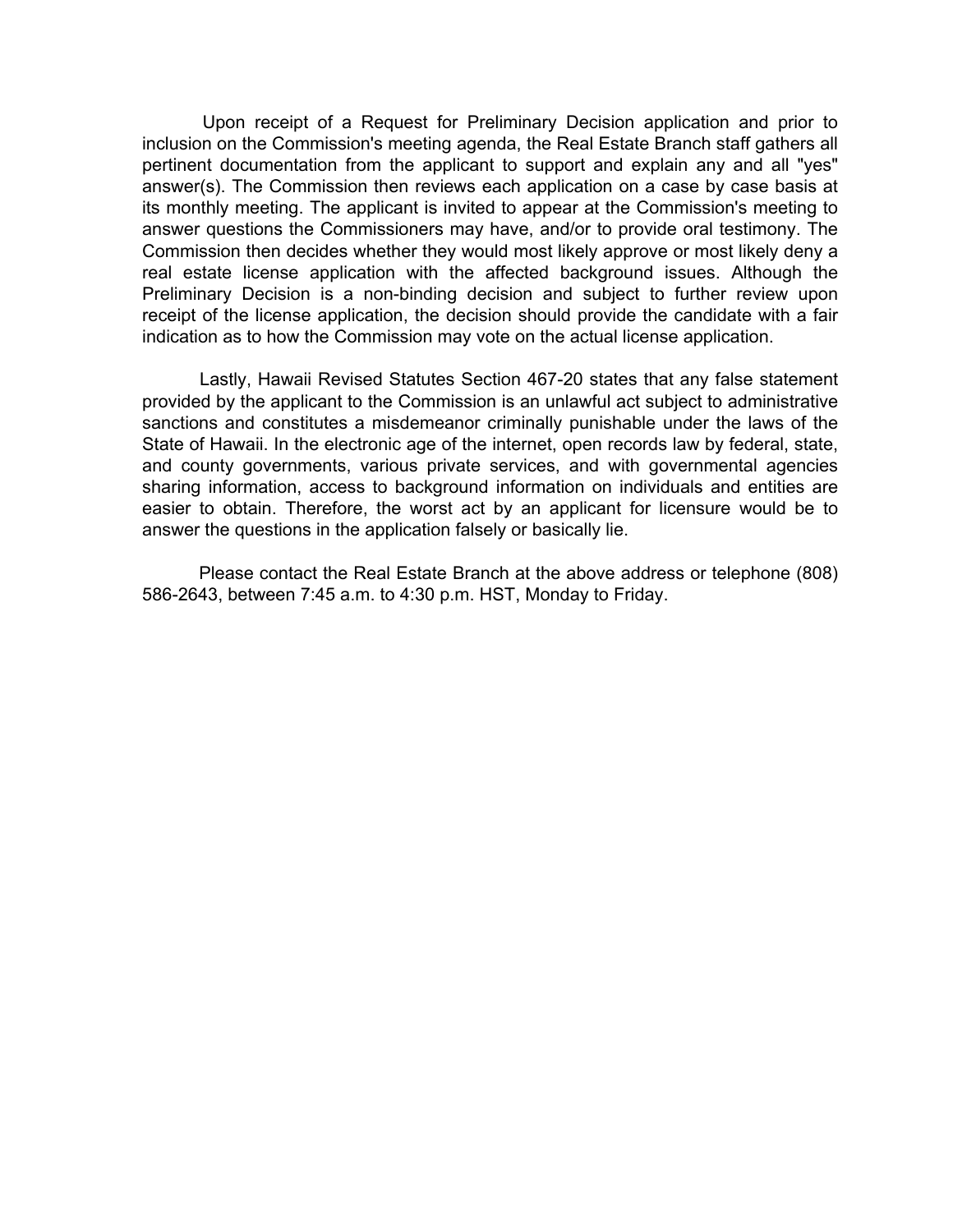## **REQUEST FOR PRELIMINARY DECISION: STATE OF HAWAII REAL ESTATE SALESPERSON OR BROKER** DEPARTMENT OF COMMERCE & CONSUMER AFFAIRS

Access this form via website at: **www.hawaii.gov/hirec** PROFESSIONAL & VOCATIONAL LICENSING DIVISION

| Email<br>Type of License Preparing for<br><b>Social Security Number:</b><br>(check one):<br>Salesperson<br>Daytime Telephone No.:<br><b>Broker</b><br><b>Answer All Questions Below</b><br><b>YES</b><br>NO.<br>Have you ever applied for, been granted, or held a real estate license in Hawaii or any other state?<br>1a)<br>If yes, what state, license type, and license number?<br>Has an application for license or a real estate license ever been denied, suspended, fined, involuntarily<br>b)<br>terminated, revoked, or otherwise subject to disciplinary action?<br>Have any complaints or charges ever been filed against you, regardless of outcome, with the licensing<br>C)<br>agency of any state?<br>Have any charges of unlicensed activity ever been filed against you, regardless of outcome, with the<br>d)<br>licensing agency of any state?<br>Are there any pending disciplinary actions against you?<br>e)<br>During the past 20 years have you ever been convicted of a crime where there has not been an order<br>annulling or expunging the conviction?<br>• If you answered "YES" and are licensed in another jurisdiction, were you required to report this<br>conviction to that jurisdiction?<br>• Was disclosure made to that jurisdiction?<br>Are there any pending lawsuits, unpaid judgments, outstanding tax obligations, or any other type of<br>involuntary liens against you?<br>• If you answered "YES" and are licensed in another jurisdiction, were you required to report the<br>pending lawsuit, unpaid judgment, outstanding tax obligation, or other involuntary lien to that<br>jurisdiction?<br>• Was disclosure made to that jurisdiction?<br>Are you LESS than 18 years of age? | Legal Name of Applicant (First, Middle): |  | (LAST) | For Official Use Only |  |  |  |  |  |
|--------------------------------------------------------------------------------------------------------------------------------------------------------------------------------------------------------------------------------------------------------------------------------------------------------------------------------------------------------------------------------------------------------------------------------------------------------------------------------------------------------------------------------------------------------------------------------------------------------------------------------------------------------------------------------------------------------------------------------------------------------------------------------------------------------------------------------------------------------------------------------------------------------------------------------------------------------------------------------------------------------------------------------------------------------------------------------------------------------------------------------------------------------------------------------------------------------------------------------------------------------------------------------------------------------------------------------------------------------------------------------------------------------------------------------------------------------------------------------------------------------------------------------------------------------------------------------------------------------------------------------------------------------------------------------------------------------------------------------------|------------------------------------------|--|--------|-----------------------|--|--|--|--|--|
| Residence Address (Include street address, apt. no., city, state & zip code):<br>Mailing Address, if different from above (Include apt. no., city, state & zip code):<br>2.<br> з.<br>4.                                                                                                                                                                                                                                                                                                                                                                                                                                                                                                                                                                                                                                                                                                                                                                                                                                                                                                                                                                                                                                                                                                                                                                                                                                                                                                                                                                                                                                                                                                                                             |                                          |  |        |                       |  |  |  |  |  |
|                                                                                                                                                                                                                                                                                                                                                                                                                                                                                                                                                                                                                                                                                                                                                                                                                                                                                                                                                                                                                                                                                                                                                                                                                                                                                                                                                                                                                                                                                                                                                                                                                                                                                                                                      |                                          |  |        |                       |  |  |  |  |  |
|                                                                                                                                                                                                                                                                                                                                                                                                                                                                                                                                                                                                                                                                                                                                                                                                                                                                                                                                                                                                                                                                                                                                                                                                                                                                                                                                                                                                                                                                                                                                                                                                                                                                                                                                      |                                          |  |        |                       |  |  |  |  |  |
|                                                                                                                                                                                                                                                                                                                                                                                                                                                                                                                                                                                                                                                                                                                                                                                                                                                                                                                                                                                                                                                                                                                                                                                                                                                                                                                                                                                                                                                                                                                                                                                                                                                                                                                                      |                                          |  |        |                       |  |  |  |  |  |
|                                                                                                                                                                                                                                                                                                                                                                                                                                                                                                                                                                                                                                                                                                                                                                                                                                                                                                                                                                                                                                                                                                                                                                                                                                                                                                                                                                                                                                                                                                                                                                                                                                                                                                                                      |                                          |  |        |                       |  |  |  |  |  |
|                                                                                                                                                                                                                                                                                                                                                                                                                                                                                                                                                                                                                                                                                                                                                                                                                                                                                                                                                                                                                                                                                                                                                                                                                                                                                                                                                                                                                                                                                                                                                                                                                                                                                                                                      |                                          |  |        |                       |  |  |  |  |  |
|                                                                                                                                                                                                                                                                                                                                                                                                                                                                                                                                                                                                                                                                                                                                                                                                                                                                                                                                                                                                                                                                                                                                                                                                                                                                                                                                                                                                                                                                                                                                                                                                                                                                                                                                      |                                          |  |        |                       |  |  |  |  |  |
|                                                                                                                                                                                                                                                                                                                                                                                                                                                                                                                                                                                                                                                                                                                                                                                                                                                                                                                                                                                                                                                                                                                                                                                                                                                                                                                                                                                                                                                                                                                                                                                                                                                                                                                                      |                                          |  |        |                       |  |  |  |  |  |
|                                                                                                                                                                                                                                                                                                                                                                                                                                                                                                                                                                                                                                                                                                                                                                                                                                                                                                                                                                                                                                                                                                                                                                                                                                                                                                                                                                                                                                                                                                                                                                                                                                                                                                                                      |                                          |  |        |                       |  |  |  |  |  |
|                                                                                                                                                                                                                                                                                                                                                                                                                                                                                                                                                                                                                                                                                                                                                                                                                                                                                                                                                                                                                                                                                                                                                                                                                                                                                                                                                                                                                                                                                                                                                                                                                                                                                                                                      |                                          |  |        |                       |  |  |  |  |  |
|                                                                                                                                                                                                                                                                                                                                                                                                                                                                                                                                                                                                                                                                                                                                                                                                                                                                                                                                                                                                                                                                                                                                                                                                                                                                                                                                                                                                                                                                                                                                                                                                                                                                                                                                      |                                          |  |        |                       |  |  |  |  |  |
|                                                                                                                                                                                                                                                                                                                                                                                                                                                                                                                                                                                                                                                                                                                                                                                                                                                                                                                                                                                                                                                                                                                                                                                                                                                                                                                                                                                                                                                                                                                                                                                                                                                                                                                                      |                                          |  |        |                       |  |  |  |  |  |
|                                                                                                                                                                                                                                                                                                                                                                                                                                                                                                                                                                                                                                                                                                                                                                                                                                                                                                                                                                                                                                                                                                                                                                                                                                                                                                                                                                                                                                                                                                                                                                                                                                                                                                                                      |                                          |  |        |                       |  |  |  |  |  |
|                                                                                                                                                                                                                                                                                                                                                                                                                                                                                                                                                                                                                                                                                                                                                                                                                                                                                                                                                                                                                                                                                                                                                                                                                                                                                                                                                                                                                                                                                                                                                                                                                                                                                                                                      |                                          |  |        |                       |  |  |  |  |  |
|                                                                                                                                                                                                                                                                                                                                                                                                                                                                                                                                                                                                                                                                                                                                                                                                                                                                                                                                                                                                                                                                                                                                                                                                                                                                                                                                                                                                                                                                                                                                                                                                                                                                                                                                      |                                          |  |        |                       |  |  |  |  |  |
|                                                                                                                                                                                                                                                                                                                                                                                                                                                                                                                                                                                                                                                                                                                                                                                                                                                                                                                                                                                                                                                                                                                                                                                                                                                                                                                                                                                                                                                                                                                                                                                                                                                                                                                                      |                                          |  |        |                       |  |  |  |  |  |
|                                                                                                                                                                                                                                                                                                                                                                                                                                                                                                                                                                                                                                                                                                                                                                                                                                                                                                                                                                                                                                                                                                                                                                                                                                                                                                                                                                                                                                                                                                                                                                                                                                                                                                                                      |                                          |  |        |                       |  |  |  |  |  |
|                                                                                                                                                                                                                                                                                                                                                                                                                                                                                                                                                                                                                                                                                                                                                                                                                                                                                                                                                                                                                                                                                                                                                                                                                                                                                                                                                                                                                                                                                                                                                                                                                                                                                                                                      |                                          |  |        |                       |  |  |  |  |  |
|                                                                                                                                                                                                                                                                                                                                                                                                                                                                                                                                                                                                                                                                                                                                                                                                                                                                                                                                                                                                                                                                                                                                                                                                                                                                                                                                                                                                                                                                                                                                                                                                                                                                                                                                      |                                          |  |        |                       |  |  |  |  |  |
|                                                                                                                                                                                                                                                                                                                                                                                                                                                                                                                                                                                                                                                                                                                                                                                                                                                                                                                                                                                                                                                                                                                                                                                                                                                                                                                                                                                                                                                                                                                                                                                                                                                                                                                                      |                                          |  |        |                       |  |  |  |  |  |
|                                                                                                                                                                                                                                                                                                                                                                                                                                                                                                                                                                                                                                                                                                                                                                                                                                                                                                                                                                                                                                                                                                                                                                                                                                                                                                                                                                                                                                                                                                                                                                                                                                                                                                                                      |                                          |  |        |                       |  |  |  |  |  |
|                                                                                                                                                                                                                                                                                                                                                                                                                                                                                                                                                                                                                                                                                                                                                                                                                                                                                                                                                                                                                                                                                                                                                                                                                                                                                                                                                                                                                                                                                                                                                                                                                                                                                                                                      |                                          |  |        |                       |  |  |  |  |  |
|                                                                                                                                                                                                                                                                                                                                                                                                                                                                                                                                                                                                                                                                                                                                                                                                                                                                                                                                                                                                                                                                                                                                                                                                                                                                                                                                                                                                                                                                                                                                                                                                                                                                                                                                      |                                          |  |        |                       |  |  |  |  |  |
|                                                                                                                                                                                                                                                                                                                                                                                                                                                                                                                                                                                                                                                                                                                                                                                                                                                                                                                                                                                                                                                                                                                                                                                                                                                                                                                                                                                                                                                                                                                                                                                                                                                                                                                                      |                                          |  |        |                       |  |  |  |  |  |
|                                                                                                                                                                                                                                                                                                                                                                                                                                                                                                                                                                                                                                                                                                                                                                                                                                                                                                                                                                                                                                                                                                                                                                                                                                                                                                                                                                                                                                                                                                                                                                                                                                                                                                                                      |                                          |  |        |                       |  |  |  |  |  |
|                                                                                                                                                                                                                                                                                                                                                                                                                                                                                                                                                                                                                                                                                                                                                                                                                                                                                                                                                                                                                                                                                                                                                                                                                                                                                                                                                                                                                                                                                                                                                                                                                                                                                                                                      |                                          |  |        |                       |  |  |  |  |  |
|                                                                                                                                                                                                                                                                                                                                                                                                                                                                                                                                                                                                                                                                                                                                                                                                                                                                                                                                                                                                                                                                                                                                                                                                                                                                                                                                                                                                                                                                                                                                                                                                                                                                                                                                      |                                          |  |        |                       |  |  |  |  |  |
|                                                                                                                                                                                                                                                                                                                                                                                                                                                                                                                                                                                                                                                                                                                                                                                                                                                                                                                                                                                                                                                                                                                                                                                                                                                                                                                                                                                                                                                                                                                                                                                                                                                                                                                                      |                                          |  |        |                       |  |  |  |  |  |
|                                                                                                                                                                                                                                                                                                                                                                                                                                                                                                                                                                                                                                                                                                                                                                                                                                                                                                                                                                                                                                                                                                                                                                                                                                                                                                                                                                                                                                                                                                                                                                                                                                                                                                                                      |                                          |  |        |                       |  |  |  |  |  |
|                                                                                                                                                                                                                                                                                                                                                                                                                                                                                                                                                                                                                                                                                                                                                                                                                                                                                                                                                                                                                                                                                                                                                                                                                                                                                                                                                                                                                                                                                                                                                                                                                                                                                                                                      |                                          |  |        |                       |  |  |  |  |  |
| 5.<br>Are you an alien WITHOUT authorization to work in the United States?                                                                                                                                                                                                                                                                                                                                                                                                                                                                                                                                                                                                                                                                                                                                                                                                                                                                                                                                                                                                                                                                                                                                                                                                                                                                                                                                                                                                                                                                                                                                                                                                                                                           |                                          |  |        |                       |  |  |  |  |  |

Explain all "Yes" responses on a separate sheet with detailed information and supporting documents as described in the instructions.

# **READ AND SIGN THE CERTIFICATION ON THE REVERSE SIDE**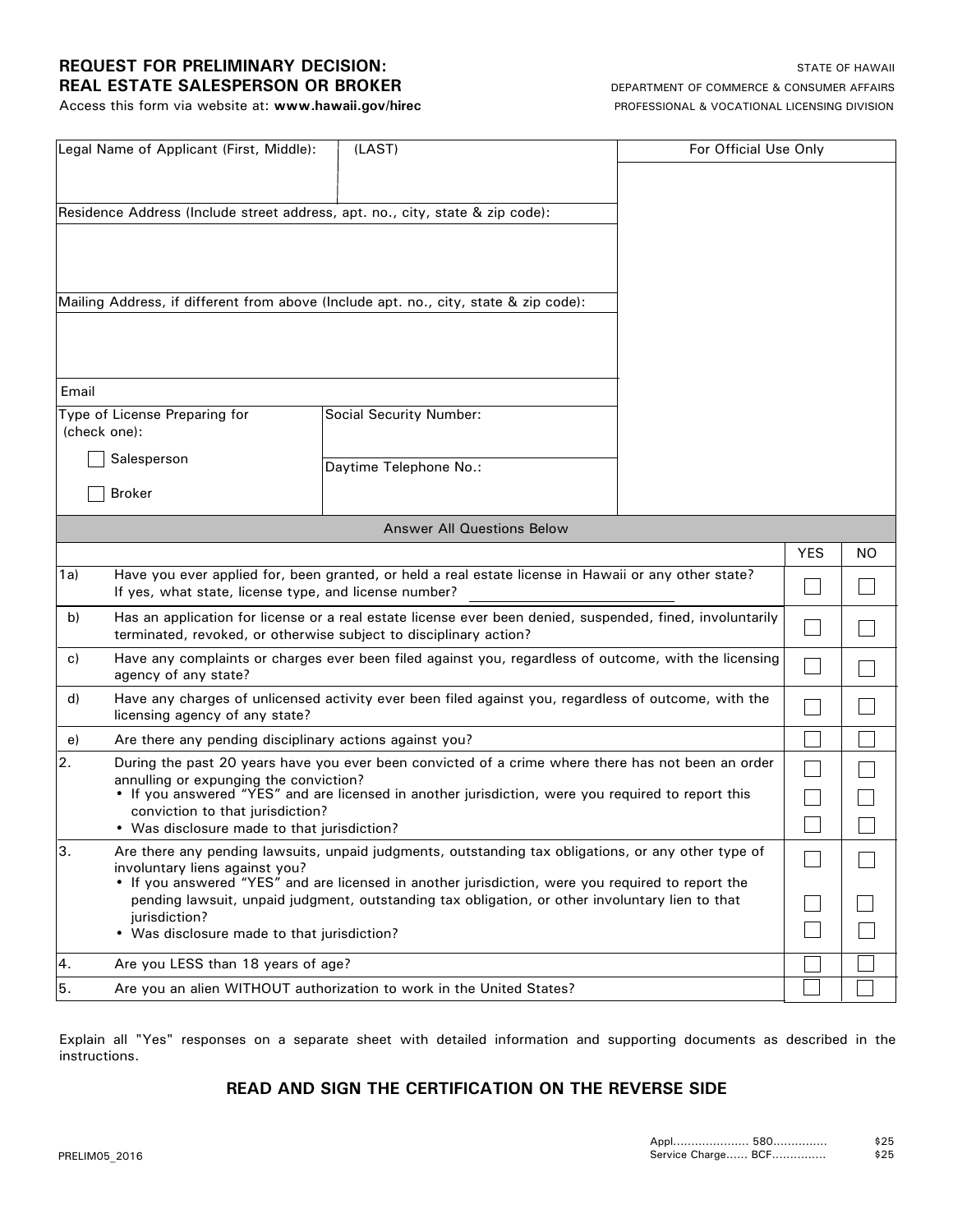### CERTIFICATION

I have read and understand §467-8, HRS. I understand that no license will be issued to any person who does not possess a reputation for or record of competency, honesty, truthfulness, financial integrity, and fair dealing.

I understand that this is NOT an application for license, this is a request for a preliminary decision to provide advisory guidance only and is not binding or subject to appeal. I understand that even if a preliminary decision is unfavorable to me, I may submit a complete license application and fees following successful completion of the prelicensing requirements. I understand that if a preliminary decision is favorable to me, I must still successfully complete the prelicensing requirements before applying for a license.

I understand that it is my responsibility to read the instructions thoroughly and to file a complete application, including required documents and fees. I hereby certify that the statements and answers on this application and accompanying documents are true and correct. I understand that any false or untrue statement or material misstatement of fact shall constitute grounds for refusal or subsequent revocation of license and is a misdemeanor under Hawaii law. (Sections 710-1017, 436B-19 and 467-20, HRS).

Applicants Signature **Date** Date of **Date** Date of *Date* Date of *Date* Date of *Date* Date of *Date* Date of *Date* Date of *Date* Date of *Date* of *Date* of *Date* of *Date* of *Date* of *Date* of *Date* of *Date* of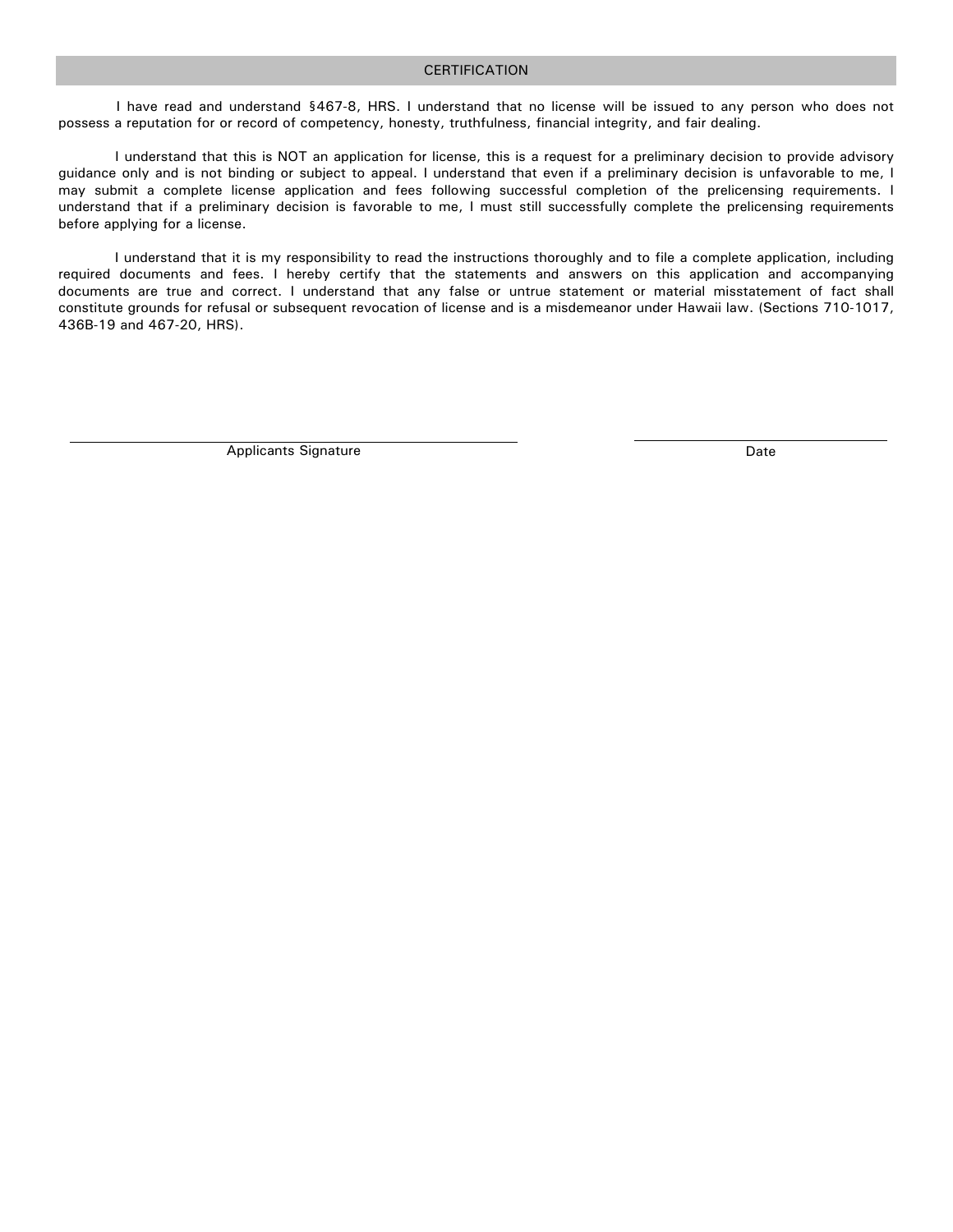### **INSTRUCTIONS**

**This is NOT an application for license. This is a request for a preliminary decision to provide advisory guidance only and is not binding or subject to appeal. You are NOT considered an applicant for licensure. A preliminary decision that is unfavorable to you does not prevent you from submitting a complete license application and fees following successful completion of the prelicensing requirements. If a preliminary decision is favorable to you, you must still successfully complete the prelicensing requirements before applying for a license. If your application for license is received within six months of the preliminary decision, the preliminary decision will be considered together with your application for license.** 

- 1. Read the information below.
- 2. Complete the application form, being sure to answer ALL questions.
- 3. **Attach** supporting documents, as described below.
- 4. Submit the application form, supporting documents, and a \$25 nonrefundable fee to:

| Mail Address: DCCA, PVL, Licensing Branch |    | Deliver to office location at: |  |
|-------------------------------------------|----|--------------------------------|--|
| P. O. Box 3469                            | or | 335 Merchant St., Room 301     |  |
| Honolulu, HI 96801                        |    | Honolulu, HI 96813             |  |

**NOTE:** One of the numerous legal requirements that you must meet in order for your new license to be issued is the payment of fees as set forth in this application. You may be sent a license certificate before the payment you sent us for your required fees is honored by your bank. If your payment is dishonored, you will have failed to pay the required licensing fee and your license will not be valid, and you **may not** do business under that license. Also, a \$25.00 service charge shall be assessed for payments that are dishonored for any reason.

5. All applications must be reviewed and decided upon by the Real Estate Commission. The Commission meets once each month. The Commission will not review incomplete applications. Therefore, submitting a request without all applicable information and documents as described below will delay processing. If you wish to present oral testimony at the meeting, submit a written request. A courtesy notice with information on the date, time, and location of the meeting will be sent to you.

### **Instructions for "Yes" Answers**

- A. The following documentation must be provided with your application. The application will not be considered without this material.
	- 1a) If you have applied for, been granted, or held a real estate license in Hawaii or any other jurisdiction, **list** the jurisdiction, license type, and license number in the space provided. Attach a separate page if more space is required.
	- 1b), 1c), 1d), or 1e) These questions refer to complaints, charges of unlicensed activity, or pending disciplinary actions for any profession, occupation, or license, both real estate and those other than real estate. If your answer is "yes" to one or more of these questions, you must **submit** the following:
		- i. A statement signed by you explaining the circumstances;
		- ii. Copies of any documents from the agency, including final orders, petitions, complaints, findings of fact and conclusions of law, and any other relevant documents;
		- iii. A resume of any employment, business activities, and education since the date of the action; and
		- iv. You may also include statements from employers, business associates, clients, and others who can attest to your reputation for or record of competency, honesty, truthfulness, financial integrity, and fair dealing.
	- 2) If your application indicates a criminal conviction, you must **submit** the following:
		- i. A statement signed by you explaining the circumstances leading to the conviction and detailing all activities since the conviction, including employment and business involvements. Include job title, period of employment, employer's name, description of duties, training attended, and educational courses attended;
		- ii. A copy of the court order, verdict, and terms of sentence; written proof of completion and/or compliance with applicable terms of sentence, e.g., payment of fine(s) or restitution;